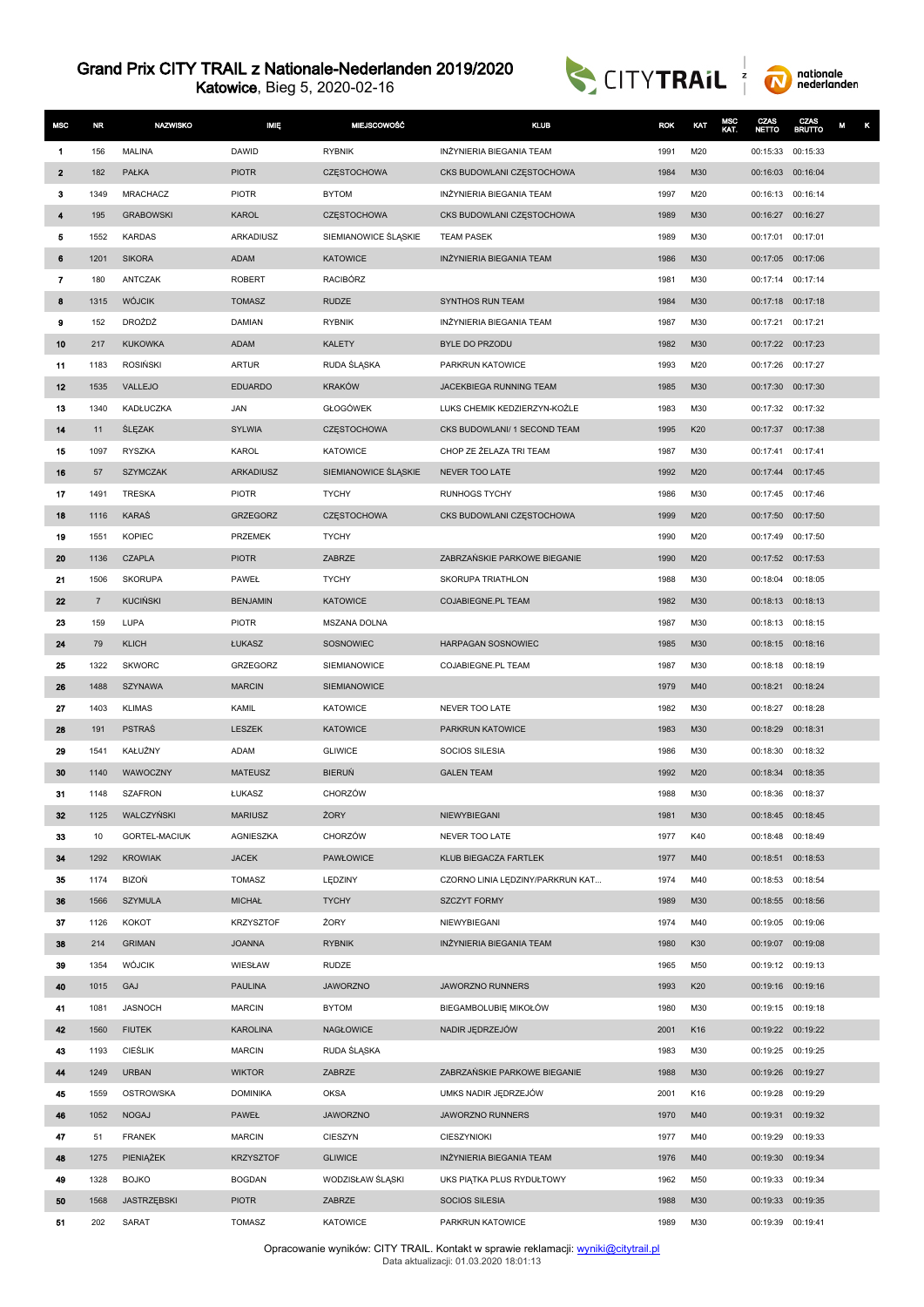Katowice, Bieg 5, 2020-02-16





| <b>MSC</b> | <b>NR</b> | <b>NAZWISKO</b>    | <b>MIE</b>        | <b>MIEJSCOWOŚĆ</b>    | <b>KLUB</b>                      | <b>ROK</b> | KAT | <b>MSC</b><br>KAT. | CZAS<br><b>NETTO</b> | CZAS<br><b>BRUTTO</b> | M<br>κ |
|------------|-----------|--------------------|-------------------|-----------------------|----------------------------------|------------|-----|--------------------|----------------------|-----------------------|--------|
| 52         | 99        | <b>GAWROŃSKI</b>   | <b>GRZEGORZ</b>   | <b>MYSŁOWICE</b>      |                                  | 1984       | M30 |                    | 00:19:39 00:19:42    |                       |        |
| 53         | 24        | POGODA             | <b>JANUSZ</b>     | <b>KATOWICE</b>       | PKP INTERCITY                    | 1972       | M40 |                    | 00:19:42 00:19:44    |                       |        |
| 54         | 1109      | <b>SZOSTAK</b>     | <b>ANNA</b>       | ZABRZE                | ZABRZAŃSKIE PARKOWE BIEGANIE     | 1990       | K20 |                    | 00:19:43 00:19:45    |                       |        |
| 55         | 192       | ZIELONKA           | <b>ROMAN</b>      | DĄBROWA GÓRNICZA      | <b>BREMBO</b>                    | 1973       | M40 |                    | 00:19:45 00:19:48    |                       |        |
| 56         | 147       | <b>MATLOK</b>      | <b>MAREK</b>      | ZABRZE                | ZABRZAŃSKIE PARKOWE BIEGANIE     | 1976       | M40 |                    | 00:19:48 00:19:50    |                       |        |
| 57         | 149       | ŻELIŃSKI           | <b>MICHAŁ</b>     | CHORZÓW               | CSC ADVENTURE ACADEMY            | 1998       | M20 |                    | 00:19:53 00:19:58    |                       |        |
| 58         | 64        | <b>SZYMAŃSKI</b>   | <b>KRZYSZTOF</b>  | SOSNOWIEC             | HARPAGAN SOSNOWIEC               | 1979       | M40 |                    | 00:19:57 00:20:00    |                       |        |
| 59         | 1563      | <b>MORDYNSKI</b>   | <b>BARTŁOMIEJ</b> | ZABRZE                |                                  | 1994       | M20 |                    | 00:20:06             | 00:20:09              |        |
| 60         | 218       | NAPIÓRKOWSKI       | <b>ADAM</b>       | <b>GLIWICE</b>        | <b>BYLE DO PRZODU</b>            | 1982       | M30 |                    | 00:20:15 00:20:18    |                       |        |
| 61         | 1146      | <b>BLUS</b>        | <b>MARCIN</b>     | ZABRZE                |                                  | 1978       | M40 |                    | 00:20:22 00:20:25    |                       |        |
| 62         | 209       | <b>ADAMCZEWSKI</b> | <b>WALDEMAR</b>   | JASTRZĘBIE ZDRÓJ      | KLUB BIEGACZA FARTLEK            | 1965       | M50 |                    | 00:20:22 00:20:25    |                       |        |
| 63         | 1054      | <b>DUDZIK</b>      | ZENON             | KATOWICE              | NIEZRZESZONY                     | 1962       | M50 |                    | 00:20:23             | 00:20:26              |        |
| 64         | 1282      | <b>KIEPIELA</b>    | <b>DAWID</b>      | JASTRZĘBIE-ZDRÓJ      | KLUB BIEGACZA FARTLEK            | 1981       | M30 |                    | 00:20:24             | 00:20:26              |        |
| 65         | 1231      | <b>THAMM</b>       | <b>MARIUSZ</b>    | <b>KATOWICE</b>       |                                  | 1976       | M40 |                    | 00:20:31             | 00:21:32              |        |
| 66         | 146       | <b>JANOCHA</b>     | <b>PIOTR</b>      | ŻARKI LETNISKO        | LIBERO MYSZKÓW                   | 1979       | M40 |                    | 00:20:35 00:21:36    |                       |        |
| 67         | 201       | BIEDROŃ            | <b>DARIUSZ</b>    | PANIÓWKI              | BYLE DO PRZODU                   | 1978       | M40 |                    | 00:20:43             | 00:20:49              |        |
| 68         | 1059      | ŻUK                | ANDRZEJ           | <b>KATOWICE</b>       |                                  | 1970       | M40 |                    | 00:20:44 00:20:48    |                       |        |
| 69         | 1205      | OCZKO              | <b>DOMINIK</b>    | <b>KATOWICE</b>       | <b>ENDURANCE TEAM</b>            | 1978       | M40 |                    | 00:20:45             | 00:20:47              |        |
| 70         | 1375      | SMACZYNSKI         | <b>DARIUSZ</b>    | DABROWA GORNICZA      | SRS AKTYWNA DABROWA              | 1964       | M50 |                    | 00:20:50             | 00:20:50              |        |
| 71         | 1100      | <b>MACIEJEWSKI</b> | <b>MAREK</b>      | <b>MYSŁOWICE</b>      | TRUCHTACZ MYSŁOWICE              | 1961       | M50 |                    | 00:20:50             | 00:20:53              |        |
| 72         | 1357      | <b>SZELEST</b>     | <b>BARBARA</b>    | <b>MYSŁOWICE</b>      | <b>BURZA TEAM</b>                | 1978       | K40 |                    | 00:20:51             | 00:20:53              |        |
| 73         | 162       | <b>BULA</b>        | DANIEL            | <b>ŚWIĘTOCHŁOWICE</b> | RKG NOCEK/INZYNIERIA BIEGANIA/KW | 1982       | M30 |                    | 00:20:51             | 00:20:55              |        |
| 74         | 1127      | <b>JANKO</b>       | <b>ANNA</b>       | ŻORY                  | NIEWYBIEGANI                     | 1991       | K20 |                    | 00:20:51             | 00:20:54              |        |
| 75         | 1176      | LASKOWSKA          | KATARZYNA         | <b>GLIWICE</b>        | INŻYNIERIA BIEGANIA TEAM         | 1976       | K40 |                    | 00:20:52 00:20:55    |                       |        |
| 76         | 94        | ZWOLAK             | <b>TOMASZ</b>     | ZABRZE                | ZABRZAŃSKIE PARKOWE BIEGANIE     | 1978       | M40 |                    | 00:20:54             | 00:20:57              |        |
| 77         | 1332      | <b>BZDYK</b>       | KATARZYNA         | <b>KATOWICE</b>       | NEVER TOO LATE                   | 1984       | K30 |                    | 00:20:57             | 00:20:59              |        |
| 78         | 1118      | <b>OLEKSY</b>      | <b>KRZYSZTOF</b>  | <b>KATOWICE</b>       | ADS MASNA                        | 1970       | M40 |                    | 00:21:04             | 00:23:06              |        |
| 79         | 1165      | PYTEL              | <b>JANUSZ</b>     | SOSNOWIEC             | TRUCHTACZ MYSŁOWICE              | 1958       | M60 |                    | 00:21:04             | 00:21:06              |        |
| 80         | 1033      | <b>IMBOR</b>       | <b>WOJCIECH</b>   | SOSNOWIEC             | <b>TKKF CZELADZ</b>              | 1982       | M30 |                    | 00:21:04             | 00:21:07              |        |
| 81         | 1395      | GRUSZKA            | RAFAŁ             | <b>WOJKOWICE</b>      | TKKF MOSIR CZELADŹ               | 1984       | M30 |                    | 00:21:04             | 00:21:09              |        |
| 82         | 81        | <b>SIEDLECKI</b>   | <b>PAWEŁ</b>      | <b>KATOWICE</b>       | UKS SPRINT KATOWICE              | 1981       | M30 |                    | 00:21:05 00:21:10    |                       |        |
| 83         | 226       | RATAJ              | <b>ARTUR</b>      | <b>KATOWICE</b>       |                                  | 1979       | M40 |                    | 00:21:08 00:22:07    |                       |        |
| 84         | 134       | ZORAN              | <b>HENRYK</b>     | RUDA ŚLĄSKA           | <b>ADS MASNA</b>                 | 1968       | M50 |                    | 00:21:09 00:22:08    |                       |        |
| 85         | 1525      | <b>WOJTEK</b>      | PAWEŁ             | ZABRZE                | <b>SZWAGRY</b>                   | 1994       | M20 |                    | 00:21:11 00:22:12    |                       |        |
| 86         | 1202      | <b>WROŃSKA</b>     | <b>BEATA</b>      | <b>JASŁO</b>          |                                  | 1980       | K30 |                    | 00:21:11 00:21:13    |                       |        |
| 87         | 1487      | KALINOWSKI         | <b>MICHAŁ</b>     | TARNOWSKIE GÓRY       | <b>DABER TEAM</b>                | 1989       | M30 |                    | 00:21:20 00:22:20    |                       |        |
| 88         | 1345      | <b>KĘSICKI</b>     | <b>ROBERT</b>     | <b>KATOWICE</b>       | <b>NIGHT RUNNERS</b>             | 1982       | M30 |                    | 00:21:23 00:22:22    |                       |        |
| 89         | 1273      | <b>BARTUSEK</b>    | <b>KAROLINA</b>   | RUDA ŚLASKA           |                                  | 2003       | K16 |                    | 00:21:24 00:22:24    |                       |        |
| 90         | 1086      | <b>BIELIŃSKA</b>   | <b>MONIKA</b>     | PRZYSZOWICE           |                                  | 1983       | K30 |                    | 00:21:25 00:21:27    |                       |        |
| 91         | 1553      | WYSZYŃSKI          | <b>ROMAN</b>      | SIEMIANOWICE ŚLĄSKIE  |                                  | 1985       | M30 |                    | 00:21:29 00:22:35    |                       |        |
| 92         | 1082      | WILCZEWSKI         | RAFAŁ             | <b>JAWORZNO</b>       | JAWORZNO RUNNERS                 | 1993       | M20 |                    | 00:21:32 00:21:35    |                       |        |
| 93         | 215       | LEWANDOWSKI        | <b>JAROSŁAW</b>   | ZABRZE                | ZABRZAŃSKIE PARKOWE BIEGANIE     | 1976       | M40 |                    | 00:21:35 00:21:39    |                       |        |
| 94         | 1347      | ŁĄCZNIAK           | <b>PIOTR</b>      | <b>KATOWICE</b>       | BIEGAMY Z OSZCZEPEM              | 1994       | M20 |                    | 00:21:37 00:22:38    |                       |        |
| 95         | 1152      | <b>MAREK</b>       | <b>ROBERT</b>     | <b>RYBNIK</b>         | INŻYNIERIA BIEGANIA TEAM         | 1974       | M40 |                    | 00:21:40 00:21:46    |                       |        |
| 96         | 1077      | <b>KURZ</b>        | <b>MAREK</b>      | <b>KATOWICE</b>       |                                  | 1976       | M40 |                    | 00:21:41 00:22:44    |                       |        |
| 97         | 1158      | <b>JANOCHA</b>     | AGNIESZKA         | ŻARKI LETNISKO        | $\overline{a}$                   | 1979       | K40 |                    | 00:21:48 00:21:50    |                       |        |
| 98         | 1064      | <b>CIASTO</b>      | SEBASTIAN         | PRZEZCHLEBIE          |                                  | 1985       | M30 |                    | 00:21:49 00:21:52    |                       |        |
| 99         | 1367      | <b>BORYCZKA</b>    | DAWID             | <b>GLIWICE</b>        | SKLEP BIEGACZA RUNNING TEAM      | 1995       | M20 |                    | 00:21:50             | 00:22:54              |        |
| 100        | 142       | ŻERO               | <b>SEBASTIAN</b>  | <b>BEDZIN</b>         |                                  | 1981       | M30 |                    | 00:21:52 00:22:51    |                       |        |
| 101        | 97        | <b>BARTUSEK</b>    | ARKADIUSZ         | RUDA ŚLĄSKA           |                                  | 1979       | M40 |                    | 00:21:52 00:21:58    |                       |        |
| 102        | 1562      | <b>DUDEK</b>       | <b>BARTŁOMIEJ</b> | <b>KATOWICE</b>       |                                  | 1976       | M40 |                    | 00:21:54 00:22:55    |                       |        |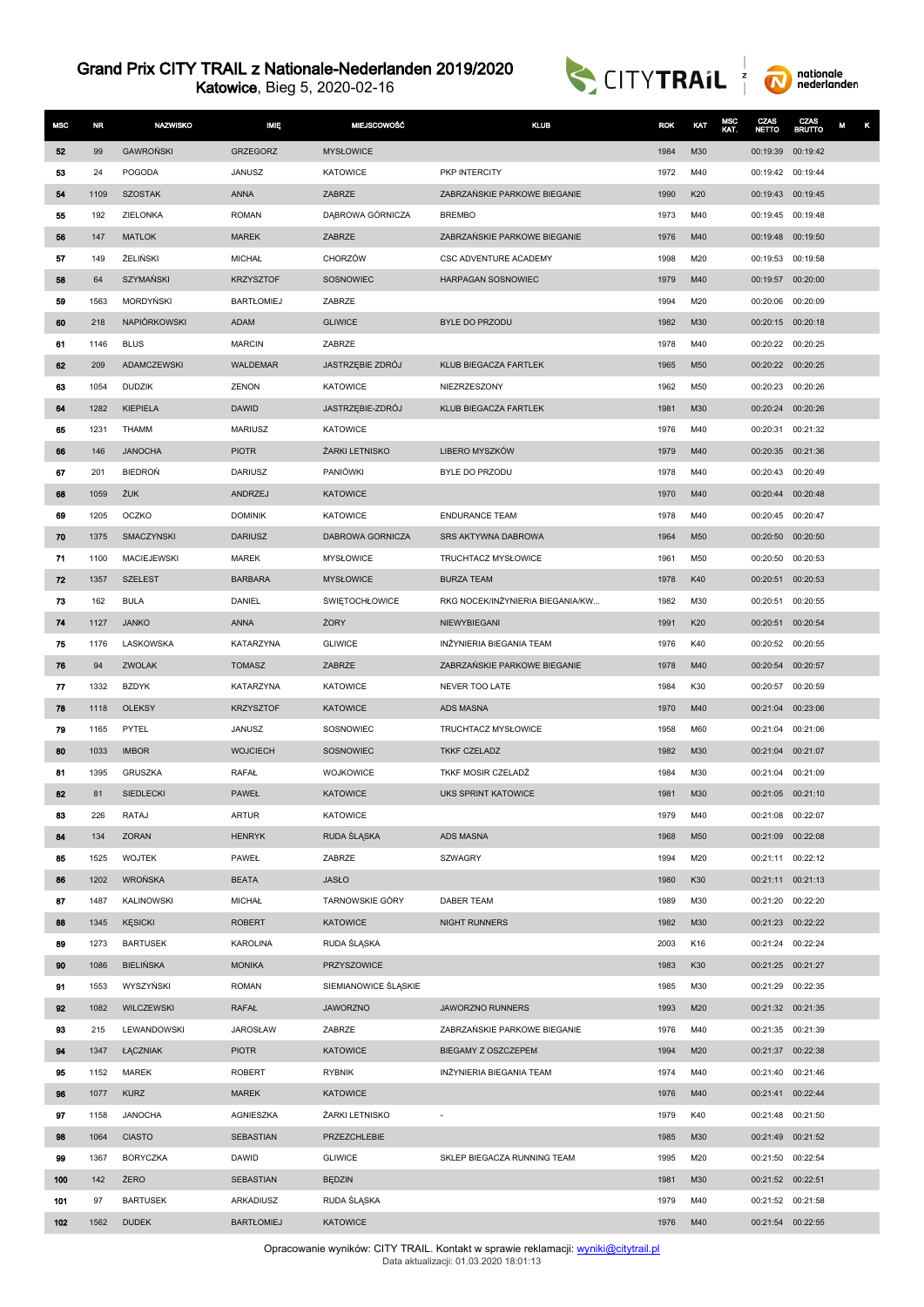Katowice, Bieg 5, 2020-02-16





| <b>MSC</b> | <b>NR</b>    | <b>NAZWISKO</b>                 | <b>IMIE</b>          | <b>MIEJSCOWOŚĆ</b>                 | <b>KLUB</b>                      | <b>ROK</b>   | KAT        | MSC<br>KAT. | CZAS<br><b>NETTO</b> | CZAS<br><b>BRUTTO</b> |  |
|------------|--------------|---------------------------------|----------------------|------------------------------------|----------------------------------|--------------|------------|-------------|----------------------|-----------------------|--|
| 103        | 1145         | MADEJCZYK                       | <b>TOMASZ</b>        | <b>GLIWICE</b>                     | INŻYNIERIA BIEGANIA TEAM         | 1980         | M30        |             | 00:22:01             | 00:23:01              |  |
| 104        | 55           | <b>MARCOLA</b>                  | ŁUKASZ               | <b>BYTOM</b>                       |                                  | 1977         | M40        |             | 00:22:01             | 00:22:04              |  |
| 105        | 1376         | <b>IGIELSKI</b>                 | <b>MICHAŁ</b>        | RUDA ŚLĄSKA                        | ORTO SPORT KATOWICE              | 1984         | M30        |             | 00:22:02 00:23:02    |                       |  |
| 106        | 77           | <b>KUCZYK</b>                   | <b>SZYMON</b>        | SIEMIANOWICE ŚLĄSKIE               | CHOP ZE ŻELAZA TRI TEAM/PACCOR   | 1977         | M40        |             | 00:22:03             | 00:23:04              |  |
| 107        | 174          | CEBULA                          | <b>MARIUSZ</b>       | RUDA ŚLĄSKA                        | LEROY MERLIN KATOWICE 3 STAWY    | 1973         | M40        |             | 00:22:05 00:23:05    |                       |  |
| 108        | 205          | <b>DZWINCZYK</b>                | ZBIGNIEW             | RUDA SLASKA                        |                                  | 1972         | M40        |             | 00:22:06             | 00:22:11              |  |
| 109        | 1139         | MALEJKA                         | KATARZYNA            | <b>KATOWICE</b>                    | <b>ADS MASNA</b>                 | 1971         | K40        |             | 00:22:06             | 00:23:07              |  |
| 110        | 1224         | <b>AKSAMIT</b>                  | ŁUKASZ               | <b>KATOWICE</b>                    |                                  | 1982         | M30        |             | 00:22:14             | 00:22:18              |  |
| 111        | 80           | <b>JANDZIOŁ</b>                 | <b>MARCIN</b>        | <b>BYTOM</b>                       | CALIFORNICATION TEAM             | 1982         | M30        |             | 00:22:14             | 00:22:21              |  |
| 112        | 41           | MIECZNIKOWSKI                   | <b>JACEK</b>         | <b>KATOWICE</b>                    | CALIFORNICATION TEAM             | 1973         | M40        |             | 00:22:14             | 00:22:20              |  |
| 113        | 1565         | BERGHANZEN                      | <b>MARTYNA</b>       | SOSNOWIEC                          | <b>OKIEM WILKA</b>               | 1992         | K20        |             | 00:22:16 00:23:16    |                       |  |
| 114        | 1019         | <b>KAZIRÓD</b>                  | <b>WOJCIECH</b>      | SOSNOWIEC                          | RUNNERS JAWORZNO                 | 1984         | M30        |             | 00:22:16             | 00:22:23              |  |
| 115        | 1446         | <b>SOJKA</b>                    | <b>ROBERT</b>        | <b>CHORZÓW</b>                     | KB JÓZEFINKA                     | 1975         | M40        |             | 00:22:17             | 00:23:16              |  |
| 116        | 69           | <b>SZCZYPKA</b>                 | <b>KRZYSZTOF</b>     | <b>CIESZYN</b>                     | CIESZYNIOKI                      | 1978         | M40        |             | 00:22:17             | 00:23:19              |  |
| 117        | 160          | TABIŚ-HUBKA                     | RAFAŁ                | ZABRZE                             | ZABRZAŃSKIE PARKOWE BIEGANIE     | 1978         | M40        |             | 00:22:17 00:22:21    |                       |  |
| 118        | 1331         | WAŁOWSKI                        | <b>SZYMON</b>        | SOSNOWIEC                          |                                  | 1984         | M30        |             | 00:22:19             | 00:23:22              |  |
| 119        | 1390         | <b>GABRYS</b>                   | RAFAŁ                | SOSNOWIEC                          |                                  | 1974         | M40        |             | 00:22:21             | 00:22:26              |  |
| 120        | 1540         | <b>ROJEK</b>                    | <b>ROBERT</b>        | <b>TYCHY</b>                       | <b>SKORUPA TRIATHLON</b>         | 1977         | M40        |             | 00:22:25 00:22:30    |                       |  |
| 121        | 1527         | <b>MIRECKI</b>                  | <b>TOMASZ</b>        | <b>KATOWICE</b>                    | SZWAGRY                          | 1994         | M20        |             | 00:22:27             | 00:23:29              |  |
| 122        | 1155         | CHRZANOWSKI                     | <b>MARIUSZ</b>       | <b>GLIWICE</b>                     |                                  | 1976         | M40        |             | 00:22:31             | 00:22:36              |  |
| 123        | 171          | <b>SROKA</b>                    | ADAM                 | <b>KATOWICE</b>                    | LEROY MERLIN KATOWICE 3 STAWY    | 1985         | M30        |             | 00:22:37             | 00:23:41              |  |
| 124        | 1240         | <b>STRZELCZYK</b>               | ANDRZEJ              | <b>PYSKOWICE</b>                   | <b>AMATOR</b>                    | 1951         | M60        |             | 00:22:38             | 00:22:39              |  |
| 125        | 1142         | <b>SZCZYRBA</b>                 | <b>JESSICA</b>       | <b>JAWORZNO</b>                    | JAWORZNO RUNNERS                 | 1993         | K20        |             | 00:22:38             | 00:22:42              |  |
| 126        | 1103         | <b>JURKIEWICZ</b>               | <b>DARIUSZ</b>       | <b>KATOWICE</b>                    |                                  | 1974         | M40        |             | 00:22:38             | 00:23:39              |  |
| 127        | 1163         | KAPUŚNIK                        | PAWEŁ                | CZECHOWICE-DZIEDZICE               | <b>MEDIA TARGET</b>              | 1980         | M30        |             | 00:22:42 00:22:49    |                       |  |
| 128<br>129 | 1074<br>1032 | WIĘCZKOWSKI<br><b>INDRASZAK</b> | <b>PIOTR</b><br>ADAM | <b>KATOWICE</b><br><b>KATOWICE</b> | PARKRUN KATOWICE / W POGONI ZA D | 1978<br>1968 | M40<br>M50 |             | 00:22:49<br>00:22:50 | 00:24:02<br>00:23:55  |  |
| 130        | 1222         | <b>OGROCKA</b>                  | <b>AGNIESZKA</b>     | <b>BRENNA</b>                      |                                  | 1992         | K20        |             | 00:22:52 00:23:54    |                       |  |
| 131        | 54           | <b>MICHNO</b>                   | <b>KRZYSZTOF</b>     | SOSNOWIEC                          | KARCHER                          | 1982         | M30        |             | 00:22:52             | 00:23:53              |  |
| 132        | 1356         | WYWIAŁ                          | ŁUKASZ               | <b>WOJKOWICE</b>                   | SAINT-GOBAIN SQUAD               | 1984         | M30        |             | 00:22:54             | 00:23:59              |  |
| 133        | 90           | <b>SCHMIDT</b>                  | <b>MARIUSZ</b>       | SOSNOWIEC                          | ORANGE POLSKA                    | 1972         | M40        |             | 00:22:56 00:24:02    |                       |  |
| 134        | 1531         | JĘDRZEJEWSKI                    | <b>TADEUSZ</b>       | <b>KATOWICE</b>                    |                                  | 1958         | <b>M60</b> |             |                      | 00:22:58 00:23:01     |  |
| 135        | 1085         | <b>GRYGLEWSKI</b>               | <b>MATEUSZ</b>       | <b>KATOWICE</b>                    | HURAGAN LIGOTA                   | 2002         | M16        |             | 00:23:01             | 00:24:02              |  |
| 136        | 63           | <b>ŻELIŃSKI</b>                 | <b>MAREK</b>         | CHORZÓW                            |                                  | 1968         | M50        |             | 00:23:01             | 00:24:05              |  |
| 137        | 1344         | <b>BAGIŃSKA</b>                 | <b>WERONIKA</b>      | <b>KATOWICE</b>                    | CSC ADVENTURE ACADEMY            | 2000         | K16        |             | 00:23:02 00:23:07    |                       |  |
| 138        | 1171         | JANICKA-JAWOR                   | <b>ASIA</b>          | <b>MYSŁOWICE</b>                   | <b>EMJOT TRI TEAM</b>            | 1978         | K40        |             | 00:23:08 00:24:09    |                       |  |
| 139        | 161          | MAJDA                           | <b>TOMASZ</b>        | <b>KATOWICE</b>                    | LEROY MERLIN KATOWICE 3 STAWY    | 1986         | M30        |             | 00:23:09             | 00:24:17              |  |
| 140        | 49           | <b>KOWALSKI</b>                 | <b>JANUSZ</b>        | POGWIZDÓW                          | <b>CIESZYNIOKI</b>               | 1975         | M40        |             |                      | 00:23:10 00:24:12     |  |
| 141        | 1071         | PODLEJSKI                       | TADUSZ               | OLKUSZ                             |                                  | 1977         | M40        |             | 00:23:11 00:24:14    |                       |  |
| 142        | 85           | <b>SKOMOROWSKI</b>              | PAWEŁ                | KATOWICE                           |                                  | 1980         | M30        |             | 00:23:16 00:24:19    |                       |  |
| 143        | 1305         | <b>KURIATA</b>                  | SANDRA               | RYDUŁTOWY                          | UKS 5PLUS RYDUŁTOWY              | 2000         | K16        |             |                      | 00:23:16 00:24:16     |  |
| 144        | 1561         | <b>OLESIŃSKA</b>                | <b>DARIA</b>         | JEDRZEJÓW                          | UMKS NADIR JĘDRZEJÓW             | 2001         | K16        |             | 00:23:16 00:23:17    |                       |  |
| 145        | 1102         | PINKAWA                         | <b>GRZEGORZ</b>      | KATOWICE                           | GISZOWIEC BIEGA RAZEM            | 1979         | M40        |             | 00:23:20 00:25:21    |                       |  |
| 146        | 225          | <b>JAROS</b>                    | <b>WOJCIECH</b>      | <b>TYCHY</b>                       |                                  | 1996         | M20        |             | 00:23:21             | 00:24:25              |  |
| 147        | 1083         | SZWEDO                          | <b>ARTUR</b>         | <b>JAWORZNO</b>                    | JAWORZNO RUNNERS                 | 1994         | M20        |             | 00:23:24             | 00:23:28              |  |
| 148        | 144          | <b>KRUPA</b>                    | ŁUKASZ               | <b>KATOWICE</b>                    | <b>FC CWANIAKI</b>               | 1988         | M30        |             | 00:23:26 00:24:34    |                       |  |
| 149        | 1558         | <b>KRUPA</b>                    | <b>MICHAL</b>        | <b>KATOWICE</b>                    |                                  | 1988         | M30        |             | 00:23:27             | 00:26:29              |  |
| 150        | 140          | KAZEK                           | <b>SEBASTIAN</b>     | <b>KATOWICE</b>                    |                                  | 1980         | M30        |             | 00:23:29 00:24:30    |                       |  |
| 151        | 1177         | MASZTALSKA                      | JOANNA               | ZABRZE                             | ZABRZAŃSKIE PARKOWE BIEGANIE     | 1998         | K20        |             | 00:23:31             | 00:24:35              |  |
| 152        | 172          | ZOBER                           | <b>MAREK</b>         | RUDA ŚLĄSKA                        | CHOP ŻE ZELAZA TRI TEAM          | 1985         | M30        |             | 00:23:31 00:24:32    |                       |  |
| 153        | 1296         | KOWALSKI                        | <b>ROBERT</b>        | RYBNIK                             | SBD ENERGETYK RYBNIK             | 1968         | M50        |             | 00:23:32 00:23:38    |                       |  |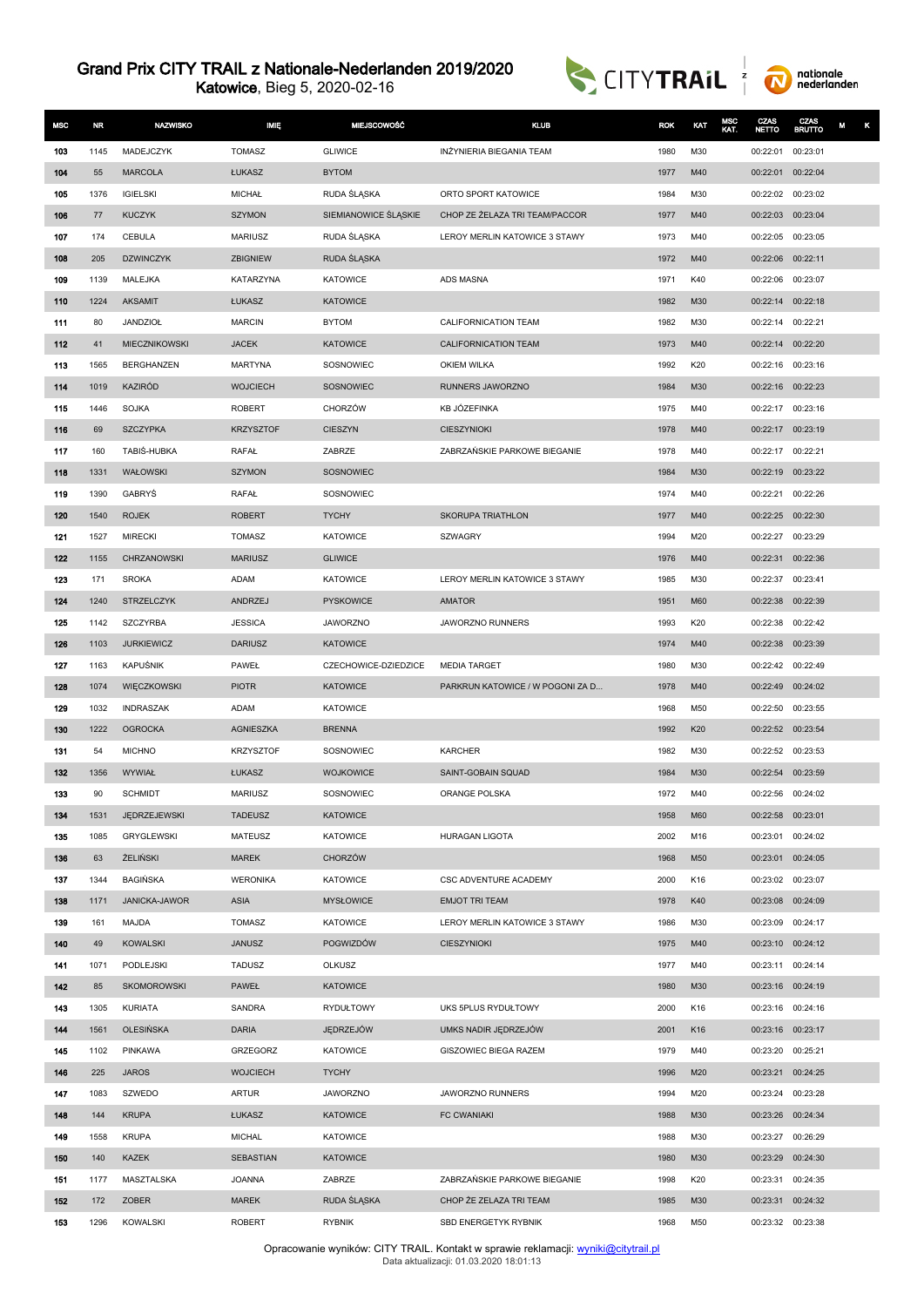Katowice, Bieg 5, 2020-02-16





| <b>MSC</b> | <b>NR</b>   | <b>NAZWISKO</b>    | <b>MIĘ</b>                         | <b>MIEJSCOWOŚĆ</b>                    | <b>KLUB</b>                      | <b>ROK</b>   | KAT        | MSC<br>KAT. | CZAS<br><b>NETTO</b>          | CZAS<br><b>BRUTTO</b> | κ<br>M |
|------------|-------------|--------------------|------------------------------------|---------------------------------------|----------------------------------|--------------|------------|-------------|-------------------------------|-----------------------|--------|
| 154        | 48          | <b>KOWALSKA</b>    | <b>KINGA</b>                       | POGWIZDÓW                             | <b>CIESZYNIOKI</b>               | 1975         | K40        |             | 00:23:36                      | 00:24:37              |        |
| 155        | 220         | <b>PASECKA</b>     | <b>SYLWIA</b>                      | <b>GLIWICE</b>                        | INŻYNIERIA BIEGANIA TEAM         | 1975         | K40        |             | 00:23:38                      | 00:24:41              |        |
| 156        | 173         | <b>TRACZ</b>       | <b>KONRAD</b>                      | <b>KATOWICE</b>                       | LEROY MERLIN KATOWICE 3 STAWY    | 1986         | M30        |             | 00:23:39                      | 00:24:40              |        |
| 157        | 119         | <b>STYRNA</b>      | <b>BOGUSŁAW</b>                    | <b>ŚWIĘTOCHŁOWICE</b>                 | 6300                             | 1957         | M60        |             | 00:23:40                      | 00:23:45              |        |
| 158        | 1182        | <b>STANCZYK</b>    | <b>MARCIN</b>                      | <b>KATOWICE</b>                       | KATOWICE. DLA ODMIANY            | 1976         | M40        |             | 00:23:43                      | 00:24:48              |        |
| 159        | 1286        | <b>SENDOR</b>      | <b>MARIUSZ</b>                     | <b>KATOWICE</b>                       | <b>HURAGAN LIGOTA</b>            | 1977         | M40        |             | 00:23:47                      | 00:24:51              |        |
| 160        | 1549        | <b>SYPEK</b>       | GRZEGORZ                           | CHEŁM ŚLĄSKI                          | FIT BULL TEAM                    | 1984         | M30        |             | 00:23:54                      | 00:24:56              |        |
| 161        | 1557        | SZCZEPANIAK        | PAWEŁ                              | <b>TYCHY</b>                          | APHTA TEAM                       | 1980         | M30        |             | 00:23:57                      | 00:24:59              |        |
| 162        | 1355        | OPIELA             | <b>KRZYSZTOF</b>                   | <b>RUDA SLASKA</b>                    | ZABRZAŃSKIE PARKOWE BIEGANIE     | 1964         | M50        |             | 00:24:08                      | 00:25:10              |        |
| 163        | 1548        | <b>BUDNY</b>       | <b>PIOTR</b>                       | <b>KATOWICE</b>                       |                                  | 1991         | M20        |             | 00:24:08                      | 00:25:13              |        |
| 164        | 1576        | <b>BOCZULAK</b>    | <b>ADAM</b>                        | <b>KATOWICE</b>                       |                                  | 1973         | M40        |             | 00:24:09                      | 00:25:09              |        |
| 165        | 1537        | <b>WOŹNICKI</b>    | SZYMON                             | <b>MYSŁOWICE</b>                      |                                  | 1978         | M40        |             | 00:24:10                      | 00:26:19              |        |
| 166        | 1200        | PILARCZYK          | ŁUKASZ                             | <b>KATOWICE</b>                       | KB JÓZEFINKA KATOWICE            | 1984         | M30        |             | 00:24:11 00:26:13             |                       |        |
| 167        | 130         | <b>PANEK</b>       | PAWEŁ                              | DABROWA GÓRNICZA                      | <b>GRUPA DBK SOSNOWIEC</b>       | 1979         | M40        |             | 00:24:12 00:27:18             |                       |        |
| 168        | 107         | WALIGÓRA           | <b>NORBERT</b>                     | <b>IMIELIN</b>                        |                                  | 1986         | M30        |             | 00:24:17 00:26:21             |                       |        |
| 169        | 1550        | SIEJA              | ZBYSZEK                            | PIEKARY ŚL                            | LECYMY DURŚ                      | 1965         | M50        |             | 00:24:18 00:24:22             |                       |        |
| 170        | 1055        | <b>MALKUSZ</b>     | <b>DAMIAN</b>                      | <b>KATOWICE</b>                       | <b>GISZOWIEC BIEGA RAZEM</b>     | 1984         | M30        |             | 00:24:19 00:25:25             |                       |        |
| 171        | 165         | WOJDYŁO            | <b>DOMINIK</b>                     | DĄBROWA GÓRNICZA                      | <b>BREMBO</b>                    | 1978         | M40        |             | 00:24:19 00:25:21             |                       |        |
| 172        | 1519        | POWROŻNA           | <b>MARIOLA</b>                     | <b>KATOWICE</b>                       | NIGHT RUNNERS SLASK              | 1981         | K30        |             | 00:24:20                      | 00:25:20              |        |
| 173        | 204<br>1137 | SARAT              | <b>BERNADETTA</b><br><b>ADRIAN</b> | <b>KATOWICE</b>                       | PARKRUN KATOWICE                 | 1990         | K20<br>M30 |             | 00:24:24<br>00:24:24 00:25:34 | 00:25:24              |        |
| 174<br>175 | 227         | GAŁĄZKA<br>KOZAK   | ADAM                               | <b>ŚWIĘTOCHŁOWICE</b><br>SIEMIANOWICE | <b>KOZAK TEAM</b>                | 1984<br>1964 | M50        |             | 00:24:25                      | 00:25:30              |        |
| 176        | 18          | <b>KRASKA</b>      | WIESŁAW                            | <b>KATOWICE</b>                       | CALIFORNICATION TEAM             | 1982         | M30        |             | 00:24:27                      | 00:25:31              |        |
| 177        | 1169        | <b>AUGUSTYNIAK</b> | <b>KAMIL</b>                       | LIBIĄŻ                                | WARCHLAKI ADELAJDY               | 1992         | M20        |             | 00:24:27                      | 00:25:37              |        |
| 178        | 30          | <b>MAREK</b>       | <b>FRANCISZEK</b>                  | <b>KATOWICE</b>                       | ENERGOPROJEKT-KATOWICE           | 1982         | M30        |             | 00:24:28                      | 00:25:32              |        |
| 179        | 1089        | <b>MUTWIL</b>      | OLIWIA                             | WODZISŁAW ŚLĄSKI                      | CKS BUDOWLANI CZĘSTOCHOWA        | 1997         | K20        |             | 00:24:28                      | 00:25:29              |        |
| 180        | 36          | GIEL               | <b>WOJCIECH</b>                    | <b>KATOWICE</b>                       | CALIFORNICATION TEAM             | 1987         | M30        |             | 00:24:29                      | 00:25:31              |        |
| 181        | 112         | WOJDYŁO            | PATRYK                             | CHORZÓW                               | PROFIAUTOTEAM                    | 1986         | M30        |             | 00:24:29                      | 00:25:38              |        |
| 182        | 1437        | <b>SOBINA</b>      | <b>ROKSANA</b>                     | JASTRZĘBIE-ZDRÓJ                      | KLUB BIEGACZA FARTLEK            | 1982         | K30        |             | 00:24:31                      | 00:25:32              |        |
| 183        | 103         | <b>WIECZOREK</b>   | <b>KRZYSZTOF</b>                   | <b>KATOWICE</b>                       | TRUCHTACZ MYSŁOWICE              | 1968         | M50        |             | 00:24:34                      | 00:26:37              |        |
| 184        | 196         | <b>BIENIEK</b>     | <b>MAŁGORZATA</b>                  | <b>CHORZÓW</b>                        | SKLEP BIEGACZA RUNNING TEAM      | 1983         | K30        |             | 00:24:35 00:25:39             |                       |        |
| 185        | 1115        | SZYGULSKI          | <b>TOMASZ</b>                      | <b>KATOWICE</b>                       | <b>MASTERCOM</b>                 | 1979         | M40        |             | 00:24:37 00:26:39             |                       |        |
| 186        | 27          | <b>STACHANCZYK</b> | <b>DARIUSZ</b>                     | RUDA ŚLĄSKA                           |                                  | 1975         | M40        |             | 00:24:38                      | 00:25:43              |        |
| 187        | 1135        | <b>FRACZEK</b>     | <b>MARIUSZ</b>                     | MYSZKÓW                               |                                  | 1977         | M40        |             | 00:24:39 00:25:44             |                       |        |
| 188        | 1018        | KAZIRÓD            | <b>KINGA</b>                       | SOSNOWIEC                             | RUNNERS JAWORZNO                 | 1985         | K30        |             | 00:24:39 00:25:41             |                       |        |
| 189        | 83          | <b>RYBAK</b>       | <b>REMIGIUSZ</b>                   | RUDA ŚLĄŚKA                           |                                  | 1985         | M30        |             | 00:24:42 00:25:50             |                       |        |
| 190        | 1417        | WAWRZYCZEK         | GRZEGORZ                           | ZABRZE                                | SILESIA MARATHON TEAM/RUNNING TE | 1968         | M50        |             | 00:24:42 00:25:49             |                       |        |
| 191        | 39          | WODYŃSKI           | <b>WOJCIECH</b>                    | KATOWICE                              | KUŹNIA TRIATHLONU                | 1977         | M40        |             | 00:24:51 00:25:53             |                       |        |
| 192        | 109         | <b>ĆMIEL</b>       | ADAM                               | SIEMIANOWICE ŚLĄSKIE                  | PROFIAUTOTEAM                    | 1972         | M40        |             | 00:24:52 00:25:58             |                       |        |
| 193        | 46          | KWAŚNIEWSKI        | KAMIL                              | <b>JAWORZNO</b>                       | <b>JAWORZNO RUNNERS</b>          | 1979         | M40        |             |                               | 00:24:53 00:25:53     |        |
| 194        | 1025        | KOZIARZ            | <b>MARTA</b>                       | <b>KATOWICE</b>                       |                                  | 1983         | K30        |             | 00:24:56 00:25:03             |                       |        |
| 195        | 1363        | <b>KAFKA</b>       | RAFAŁ                              | SOSNOWIEC                             |                                  | 1973         | M40        |             | 00:25:04                      | 00:28:05              |        |
| 196        | 47          | FLAK-WANCERZ       | <b>ANNA</b>                        | <b>KATOWICE</b>                       |                                  | 1984         | K30        |             | 00:25:07                      | 00:26:13              |        |
| 197        | 78          | <b>ŁOBKO</b>       | ADAM                               | PIEKARY ŚLĄSKIE                       | ARCH3D                           | 1975         | M40        |             | 00:25:09                      | 00:26:14              |        |
| 198        | 1212        | KOCZENASZ          | <b>MARIUSZ</b>                     | ŁAZISKA GÓRNE                         |                                  | 1982         | M30        |             | 00:25:10 00:27:12             |                       |        |
| 199        | 16          | LOSKA              | TOMASZ                             | ŁAZISKA GÓRNE                         |                                  | 1990         | M20        |             | 00:25:13 00:27:15             |                       |        |
| 200        | 32          | <b>JEDLIŃSKI</b>   | ŁUKASZ                             | <b>KATOWICE</b>                       |                                  | 1974         | M40        |             | 00:25:13 00:27:20             |                       |        |
| 201        | 177         | <b>STRUMIEN</b>    | <b>JACEK</b>                       | <b>KATOWICE</b>                       |                                  | 1962         | M50        |             | 00:25:19 00:26:22             |                       |        |
| 202        | 1396        | <b>WILK</b>        | <b>AGNIESZKA</b>                   | ŁAZY                                  | <b>GALEN TEAM</b>                | 1986         | K30        |             | 00:25:20 00:26:28             |                       |        |
| 203        | 1104        | <b>BERESZKO</b>    | WALDEMAR                           | SOSNOWIEC                             | TKKF SATURN CZELADŹ              | 1952         | M60        |             | 00:25:22 00:26:26             |                       |        |
| 204        | 128         | <b>GALECKA</b>     | <b>MICHAŁ</b>                      | ZABRZE                                | <b>GRUPA DBK KATOWICE</b>        | 1991         | M20        |             | 00:25:23 00:26:31             |                       |        |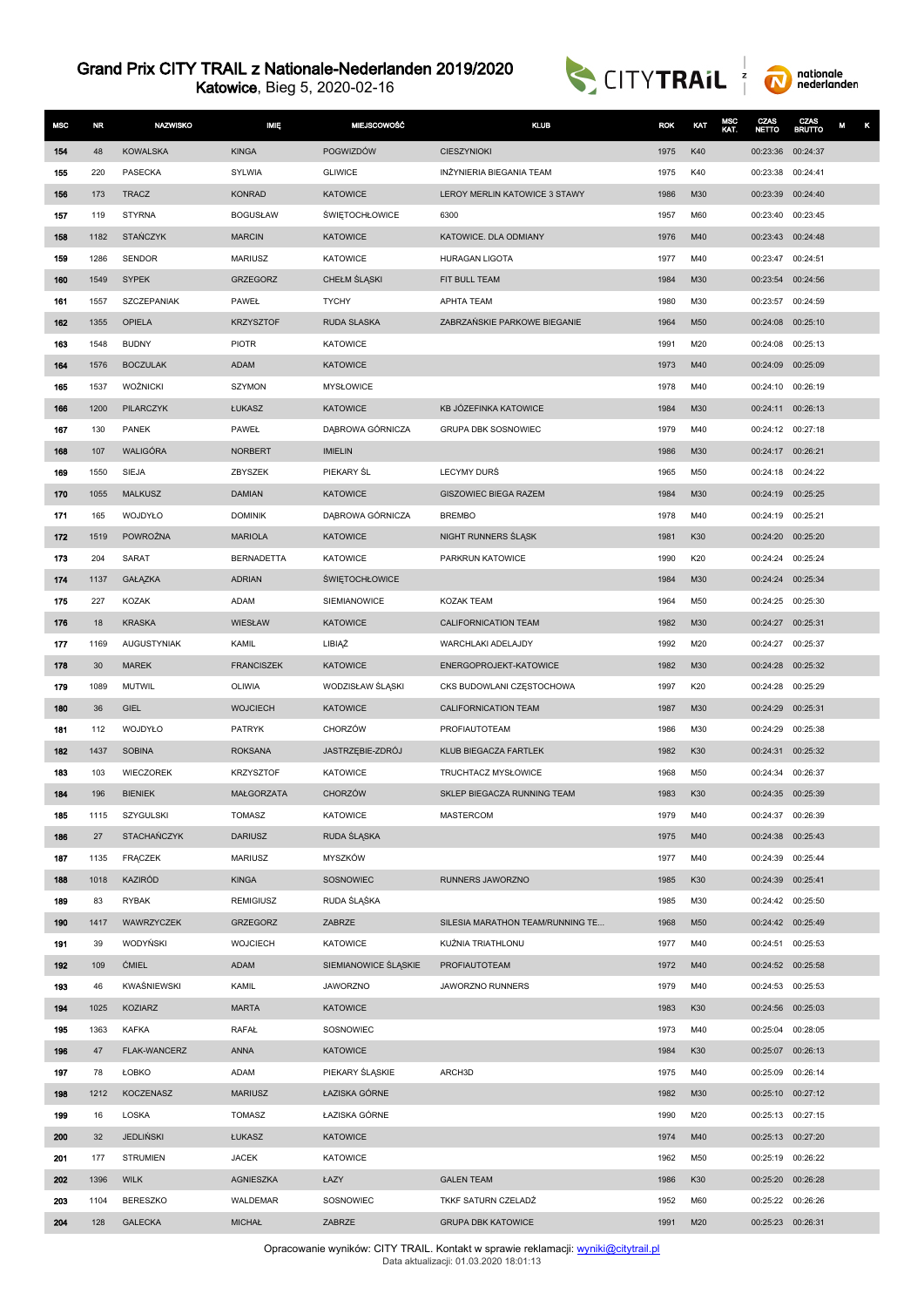Katowice, Bieg 5, 2020-02-16





| <b>MSC</b> | <b>NR</b> | <b>NAZWISKO</b>   | <b>IMIE</b>      | <b>MIEJSCOWOŚĆ</b>     | <b>KLUB</b>                         | <b>ROK</b> | KAT | MSC<br>KAT. | CZAS<br>МЕТТО     | CZAS<br><b>BRUTTO</b> | κ<br>M |
|------------|-----------|-------------------|------------------|------------------------|-------------------------------------|------------|-----|-------------|-------------------|-----------------------|--------|
| 205        | 1570      | <b>DOWIAT</b>     | <b>SZYMON</b>    | <b>TYCHY</b>           | <b>SKORUPA TEAM</b>                 | 1989       | M30 |             | 00:25:28          | 00:27:30              |        |
| 206        | 1554      | <b>SZYMAŃSKI</b>  | <b>ARTUR</b>     | ZABRZE                 | <b>SZWAGRY</b>                      | 1983       | M30 |             | 00:25:31          | 00:26:33              |        |
| 207        | 33        | <b>DUDEK</b>      | <b>DONATA</b>    | CHORZÓW                | NEVER TOO LATE / UKS ORZEŁ KATOWICE | 1982       | K30 |             | 00:25:31          | 00:26:40              |        |
| 208        | 1358      | GÓRALCZYK         | <b>KATARZYNA</b> | <b>OSWIĘCIM</b>        | SYNTHOS RUN TEAM                    | 1974       | K40 |             | 00:25:34          | 00:25:40              |        |
| 209        | 1309      | WAWRO             | MAŁGORZATA       | <b>KATOWICE</b>        |                                     | 1969       | K50 |             | 00:25:36          | 00:27:41              |        |
| 210        | 1455      | KĄDZIELA          | <b>JULIA</b>     | WODZISŁAW ŚLĄSKI       | UKS PIĄTKA PLUS RYDUŁTOWY           | 2002       | K16 |             | 00:25:36          | 00:26:40              |        |
| 211        | 143       | ŻERO              | <b>DAGMARA</b>   | BĘDZIN                 |                                     | 1985       | K30 |             | 00:25:37          | 00:26:50              |        |
| 212        | 1323      | <b>SKWORC</b>     | <b>BETINA</b>    | SIEMIANOWICE ŚLĄSKIE   | COJABIEGNE.PL TEAM                  | 1988       | K30 |             | 00:25:41          | 00:26:42              |        |
| 213        | 1091      | MUTWIL            | <b>WIKTORIA</b>  | WODZISŁAW ŚLASKI       | MYŚL POZYTYWNIE DZIAŁAJ ODWAŻNIE    | 1999       | K20 |             | 00:25:42          | 00:26:43              |        |
| 214        | 1530      | <b>PISAREK</b>    | <b>PAWEŁ</b>     | SOSNOWIEC              |                                     | 1991       | M20 |             | 00:25:43          | 00:27:51              |        |
| 215        | 108       | <b>KOENIG</b>     | <b>KRZYSZTOF</b> | <b>KATOWICE</b>        | PROFIAUTOTEAM                       | 1983       | M30 |             | 00:25:45          | 00:26:53              |        |
| 216        | 1004      | <b>TROCKI</b>     | <b>TOMASZ</b>    | CZERWIONKA - LESZ      | #BIEGAMBOLUBIE                      | 1973       | M40 |             | 00:25:45          | 00:26:49              |        |
| 217        | 1147      | ZABAWA            | MAŁGORZATA       | <b>CHORZÓW</b>         |                                     | 1976       | K40 |             | 00:25:46          | 00:26:55              |        |
| 218        | 198       | <b>CZAJKA</b>     | <b>EDWARD</b>    | <b>TARNOWSKIE GÓRY</b> | <b>NIGHT RUNNERS</b>                | 1969       | M50 |             | 00:25:55          | 00:27:57              |        |
| 219        | 1031      | ZYMON             | <b>BARBARA</b>   | <b>JAWORZNO</b>        | JAWORZNO RUNNERS                    | 1968       | K50 |             | 00:26:02          | 00:28:08              |        |
| 220        | 98        | <b>NAWIAS</b>     | <b>ALBIN</b>     | <b>KATOWICE</b>        |                                     | 1961       | M50 |             | 00:26:02          | 00:28:03              |        |
| 221        | 1199      | <b>BŁASZCZYK</b>  | CZESŁAW          | <b>KATOWICE</b>        |                                     | 1955       | M60 |             | 00:26:03          | 00:29:04              |        |
| 222        | 1492      | <b>SŁOCIŃSKA</b>  | <b>JOANNA</b>    | SOSNOWIEC              |                                     | 1983       | K30 |             | 00:26:10          | 00:29:14              |        |
| 223        | 31        | POPCZYK           | <b>EWELINA</b>   | SOSNOWIEC              | PROFIAUTOTEAM                       | 1976       | K40 |             | 00:26:18          | 00:27:24              |        |
| 224        | 1084      | <b>WILCZYŃSKA</b> | <b>KATARZYNA</b> | SOSNOWIEC              | DRUŻYNA PIERSI I CIENIA.            | 1979       | K40 |             | 00:26:19          | 00:27:21              |        |
| 225        | 37        | <b>WIRKUS</b>     | ŁUKASZ           | ZABRZE                 | PROFIAUTOTEAM                       | 1980       | M30 |             | 00:26:20          | 00:27:26              |        |
| 226        | 56        | <b>STRĄCZEK</b>   | <b>URSZULA</b>   | <b>KATOWICE</b>        | <b>GISZOWIEC BIEGA RAZEM</b>        | 1981       | K30 |             | 00:26:23          | 00:28:27              |        |
| 227        | 1512      | DOMARADZKI        | GRZEGORZ         | JASTRZĘBIE ZDRÓJ       | <b>FARTLEK</b>                      | 1975       | M40 |             | 00:26:26          | 00:27:27              |        |
| 228        | 1239      | <b>KUCHTA</b>     | <b>ALICJA</b>    | <b>KATOWICE</b>        |                                     | 1967       | K50 |             | 00:26:28          | 00:28:31              |        |
| 229        | 1398      | <b>RUDY</b>       | <b>MALWINA</b>   | ŁAZY                   | <b>GALEN TEAM</b>                   | 1986       | K30 |             | 00:26:30          | 00:27:38              |        |
| 230        | 1020      | <b>FORYS</b>      | <b>PIOTR</b>     | SIEMIANOWICE ŚLĄSKIE   |                                     | 1981       | M30 |             | 00:26:37          | 00:28:42              |        |
| 231        | 1348      | <b>SIKORA</b>     | ARKADIUSZ        | CHORZÓW                |                                     | 1976       | M40 |             | 00:26:39          | 00:28:40              |        |
| 232        | 66        | <b>SITKO</b>      | <b>SYLWESTER</b> | PRECZÓW                | ZIMNOKRWIŚCI                        | 1972       | M40 |             | 00:26:41          | 00:27:49              |        |
| 233        | 1364      | <b>HERMANN</b>    | <b>MATTHIAS</b>  | <b>KATOWICE</b>        |                                     | 1979       | M40 |             | 00:26:43          | 00:28:48              |        |
| 234        | 1350      | <b>KUREK</b>      | <b>MATEUSZ</b>   | <b>MYSŁOWICE</b>       | BIEGAMY Z OSZCZEPEM                 | 1989       | M30 |             | 00:26:46          | 00:28:49              |        |
| 235        | 190       | NIECZYPOR         | <b>ROLAND</b>    | <b>KATOWICE</b>        | <b>LAID-BACK</b>                    | 1956       | M60 |             | 00:26:48          | 00:28:50              |        |
| 236        | 208       | <b>DYBOWSKI</b>   | <b>SEWERYN</b>   | <b>CHORZÓW</b>         |                                     | 1977       | M40 |             | 00:27:00 00:29:05 |                       |        |
| 237        | 1160      | <b>GOGOLIN</b>    | ANNA             | ZABRZE                 |                                     | 1979       | K40 |             | 00:27:00          | 00:28:02              |        |
| 238        | 1060      | <b>KUMÓR</b>      | <b>JADWIGA</b>   | <b>KATOWICE</b>        |                                     | 1973       | K40 |             | 00:27:01          | 00:29:04              |        |
| 239        | 73        | BĄK               | <b>GRZEGORZ</b>  | <b>JAWORZNO</b>        | JAWORZNO RUNNERS                    | 1988       | M30 |             | 00:27:01          | 00:29:05              |        |
| 240        | 1008      | <b>MICHAŁEK</b>   | <b>KRYSTYNA</b>  | PRZECISZÓW             |                                     | 1974       | K40 |             | 00:27:01          | 00:28:11              |        |
| 241        | 1062      | <b>KRAJEWSKA</b>  | <b>MARTA</b>     | <b>KATOWICE</b>        |                                     | 1986       | K30 |             | 00:27:02 00:28:12 |                       |        |
| 242        | 1339      | <b>MRACHACZ</b>   | <b>DOROTA</b>    | <b>BYTOM</b>           | <b>INŻYNIERIA BIEGANIA TEAM</b>     | 1969       | K50 |             | 00:27:02 00:29:04 |                       |        |
| 243        | 1172      | SYGUŁA            | ŁUKASZ           | DĄBROWA GÓRNICZA       | <b>CIUĆMOKI</b>                     | 1982       | M30 |             | 00:27:03 00:29:08 |                       |        |
| 244        | 76        | <b>BRYŚ</b>       | <b>KRZYSZTOF</b> | <b>KATOWICE</b>        |                                     | 1986       | M30 |             | 00:27:06 00:28:11 |                       |        |
| 245        | 1279      | <b>KLICH</b>      | <b>IZABELA</b>   | <b>MYSŁOWICE</b>       | TRUCHTACZ MYSŁOWICE                 | 1986       | K30 |             | 00:27:08          | 00:29:14              |        |
| 246        | 189       | <b>FILAPEK</b>    | <b>BARTOSZ</b>   | <b>BRZESZCZE</b>       |                                     | 1982       | M30 |             | 00:27:10 00:29:12 |                       |        |
| 247        | 228       | <b>RATKA</b>      | SZYMON           | ZABRZE                 | QUALITEES SZYMON RATKA              | 1987       | M30 |             | 00:27:14 00:30:16 |                       |        |
| 248        | 74        | <b>BAK</b>        | <b>KAMIL</b>     | <b>JAWORZNO</b>        | JAWORZNO RUNNERS                    | 1997       | M20 |             | 00:27:16 00:29:19 |                       |        |
| 249        | 131       | <b>PAJAK</b>      | <b>DAMIAN</b>    | <b>KATOWICE</b>        | PROFIAUTOTEAM                       | 1979       | M40 |             | 00:27:22 00:28:28 |                       |        |
| 250        | 1391      | <b>GABRYS</b>     | <b>OLGA</b>      | SOSNOWIEC              |                                     | 2003       | K16 |             | 00:27:30          | 00:27:35              |        |
| 251        | 1577      | DZIUBDZIELA       | <b>JAROSŁAW</b>  | <b>KATOWICE</b>        | <b>GALEN TEAM</b>                   | 1957       | M60 |             | 00:27:31          | 00:29:33              |        |
| 252        | 1254      | ZARĘBA            | <b>AGNIESZKA</b> | <b>MYSŁOWICE</b>       |                                     | 1977       | K40 |             | 00:27:33          | 00:29:39              |        |
| 253        | 126       | SŁODKIEWICZ       | GRZEGORZ         | <b>GLIWICE</b>         |                                     | 1975       | M40 |             | 00:27:34          | 00:29:35              |        |
| 254        | 1534      | <b>BARCHNICKI</b> | <b>JAROSŁAW</b>  | <b>TYCHY</b>           | <b>SKORUPA TRIATHLON</b>            | 1977       | M40 |             | 00:27:40 00:29:43 |                       |        |
| 255        | 1101      | <b>TRZCIONKA</b>  | <b>MIROSŁAW</b>  | <b>KATOWICE</b>        | PROFIAUTOTEAM                       | 1986       | M30 |             | 00:27:52 00:29:54 |                       |        |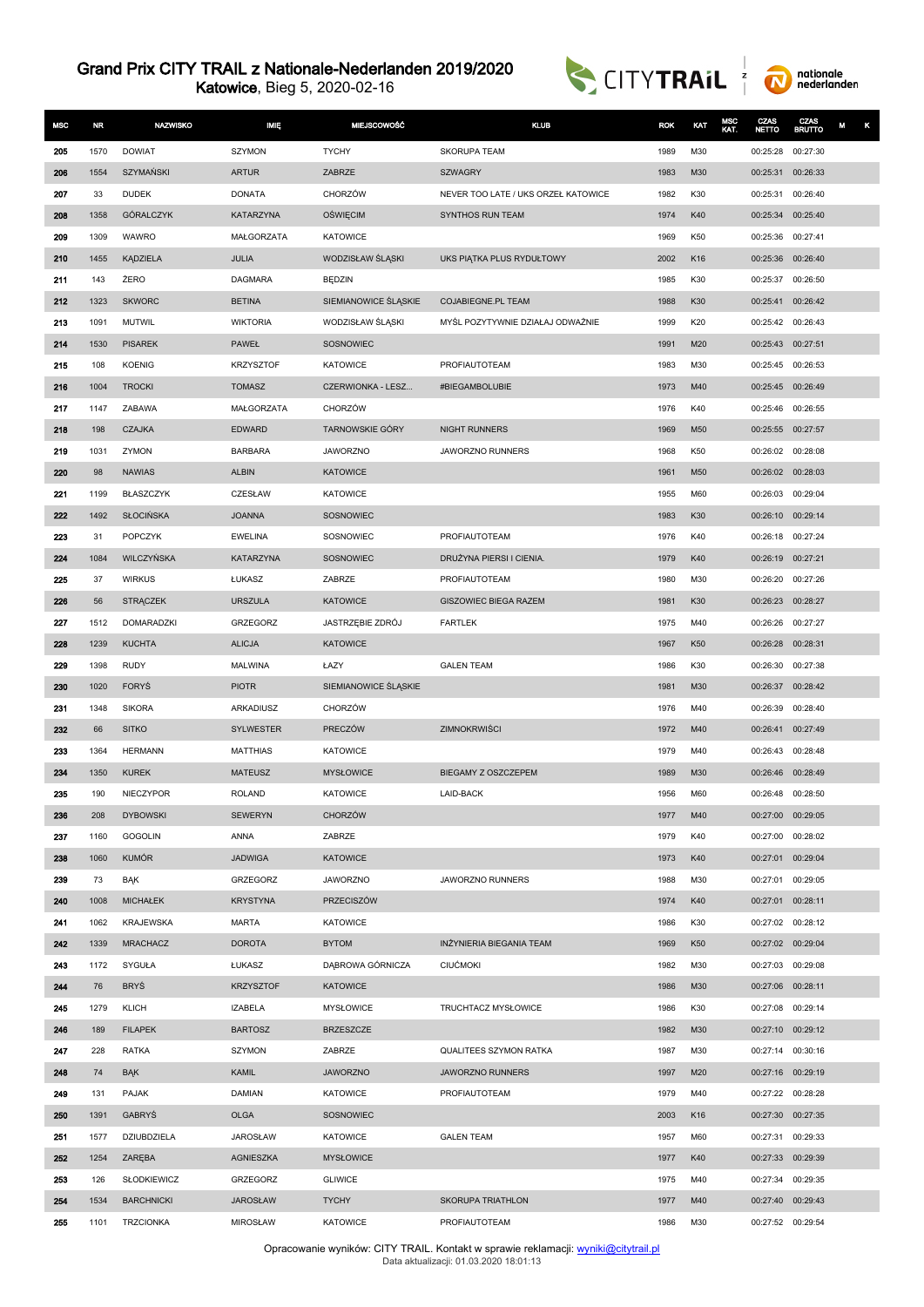Katowice, Bieg 5, 2020-02-16





| <b>MSC</b> | NR.          | <b>NAZWISKO</b>          | <b>MIE</b>                 | <b>MIEJSCOWOŚĆ</b>                   | <b>KLUB</b>                       | <b>ROK</b>   | KAT        | MSC<br>KAT. | CZAS<br><b>NETTO</b>          | CZAS<br><b>BRUTTO</b> | М<br>κ |
|------------|--------------|--------------------------|----------------------------|--------------------------------------|-----------------------------------|--------------|------------|-------------|-------------------------------|-----------------------|--------|
| 256        | 1542         | <b>SZOJDA</b>            | MAŁGORZATA                 | <b>KATOWICE</b>                      | INŻYNIERIA BIEGANIA               | 1985         | K30        |             | 00:27:52 00:30:52             |                       |        |
| 257        | 1011         | SZYMAŃSKI                | <b>KAMIL</b>               | <b>CHORZÓW</b>                       |                                   | 1989         | M30        |             | 00:27:53                      | 00:29:57              |        |
| 258        | 1051         | <b>GAWLIKOWSKA</b>       | <b>AGNIESZKA</b>           | <b>KATOWICE</b>                      |                                   | 1992         | K20        |             | 00:27:53                      | 00:27:58              |        |
| 259        | 115          | <b>DAMPS</b>             | <b>MARIA</b>               | <b>KATOWICE</b>                      |                                   | 1982         | K30        |             | 00:27:54                      | 00:29:59              |        |
| 260        | 1179         | <b>BOROŃ</b>             | <b>TOMASZ</b>              | CZELADŹ                              | TKKF MOSIR SATURN CZELADŹ         | 1973         | M40        |             | 00:27:54                      | 00:28:57              |        |
| 261        | 1477         | CZAJKA                   | <b>ALEKSANDER</b>          | <b>MIKOŁÓW</b>                       |                                   | 1974         | M40        |             | 00:27:55 00:30:00             |                       |        |
| 262        | 1380         | <b>WLACH</b>             | <b>ANNA</b>                | <b>GLIWICE</b>                       |                                   | 1977         | K40        |             | 00:27:55                      | 00:29:59              |        |
| 263        | 141          | <b>MAZUREK</b>           | GRZEGORZ                   | <b>USTROŃ</b>                        |                                   | 1977         | M40        |             | 00:27:55                      | 00:29:59              |        |
| 264        | 1210         | SZCZEPAŃSKI              | ANDRZEJ                    | <b>BEDZIN</b>                        | BEDZIN GÓRA                       | 1956         | M60        |             | 00:28:01                      | 00:31:11              |        |
| 265        | 42           | MIECZNIKOWSKA            | <b>IDA</b>                 | <b>KATOWICE</b>                      |                                   | 2001         | K16        |             | 00:28:06                      | 00:29:15              |        |
| 266        | 136          | <b>SIEWNIAK</b>          | <b>MARCIN</b>              | <b>KATOWICE</b>                      | <b>GRUPA DBK KATOWICE</b>         | 1976         | M40        |             | 00:28:24                      | 00:31:31              |        |
| 267        | 1532         | ŻAK                      | ARKADIUSZ                  | DĄBROWA GÓRNICZA                     | <b>DNT</b>                        | 1965         | M50        |             | 00:28:24                      | 00:30:31              |        |
| 268        | 1448         | <b>HAJDA</b>             | <b>OLGA</b>                | <b>BYTOM</b>                         |                                   | 1978         | K40        |             | 00:28:36                      | 00:30:42              |        |
| 269        | 1281         | <b>DABROWSKA</b>         | <b>EMILIA</b>              | JASTRZĘBIE - ZDROJ                   | <b>FARTLEK</b>                    | 1979         | K40        |             | 00:28:38                      | 00:31:40              |        |
| 270        | 229          | GALAS                    | <b>ELWIRA</b>              | <b>KRAKÓW</b>                        | <b>COMPENSA AKTYWNI</b>           | 1982         | K30        |             | 00:28:39                      | 00:30:44              |        |
| 271        | 216          | STEPNIEWSKA-WŁOCH        | SANDRA                     | WIELICZKA                            | <b>COMPENSA AKTYWNI</b>           | 1989         | K30        |             | 00:28:41                      | 00:30:44              |        |
| 272        | 1245         | <b>KLIMASARA</b>         | MAGDALENA                  | <b>KATOWICE</b>                      | LECYMY DURŚ/GISZOWIEC BIEGA RAZEM | 1976         | K40        |             | 00:28:49                      | 00:30:57              |        |
| 273        | 43           | MIECZNIKOWSKA            | <b>AGNIESZKA</b>           | <b>KATOWICE</b>                      | CALIFORNICATION TEAM              | 1973         | K40        |             | 00:28:50                      | 00:29:59              |        |
| 274        | 1368         | PAWŁUSZEK                | <b>LESZEK</b>              | PRZYŁĘK                              |                                   | 1951         | M60        |             | 00:28:58                      | 00:31:03              |        |
| 275        | 1217         | FAULHABER                | SZYMON                     | KATOWICE                             |                                   | 1973         | M40        |             | 00:28:59                      | 00:31:04              |        |
| 276        | 34           | <b>KONIECZNY</b>         | <b>IZABELLA</b>            | <b>MIKOŁÓW</b>                       | CALIFORNICATION TEAM              | 1978         | K40        |             | 00:29:01                      | 00:31:05              |        |
| 277        | 45           | <b>ŚWIDZIŃSKA</b>        | MILENA                     | <b>KATOWICE</b>                      | BYLE DO PRZODU                    | 1987         | K30        |             | 00:29:03                      | 00:32:07              |        |
| 278        | 1161         | <b>GOGOLIN</b>           | <b>JERZY</b>               | ZABRZE                               |                                   | 1947         | M60        |             | 00:29:05                      | 00:30:07              |        |
| 279        | 1114         | WERKOWSKI                | <b>MAREK</b>               | <b>KATOWICE</b>                      |                                   | 1970         | M40        |             | 00:29:09 00:31:14             |                       |        |
| 280        | 116          | PASZEK                   | <b>PIOTR</b>               | <b>KATOWICE</b>                      |                                   | 1966         | M50        |             | 00:29:09                      | 00:32:09              |        |
| 281        | 1449         | HAJDA                    | KLAUDIUSZ                  | <b>BYTOM</b><br>SIEMIANOWICE ŚLĄSKIE |                                   | 1967         | M50<br>K30 |             | 00:29:09                      | 00:31:17              |        |
| 282<br>283 | 1526<br>1048 | <b>HERMASZ</b><br>KOLARZ | <b>MONIKA</b><br>KATARZYNA | <b>BIELSKO-BIAŁA</b>                 |                                   | 1988<br>1972 | K40        |             | 00:29:13 00:32:19<br>00:29:14 | 00:32:16              |        |
| 284        | 125          | <b>PASZEK</b>            | <b>BARBARA</b>             | <b>KATOWICE</b>                      |                                   | 1967         | K50        |             | 00:29:14 00:32:15             |                       |        |
| 285        | 1078         | SZUSTER-KURZ             | <b>EWA</b>                 | <b>KATOWICE</b>                      |                                   | 1976         | K40        |             | 00:29:19                      | 00:31:25              |        |
| 286        | 1028         | <b>KACPRZAK</b>          | <b>ANNA</b>                | <b>JAWORZNO</b>                      |                                   | 1979         | K40        |             | 00:29:24 00:31:34             |                       |        |
| 287        | 1124         | KASPERCZYK               | <b>MICHAŁ</b>              | RUDA ŚLĄSKA                          | <b>GRUPA DBK KATOWICE</b>         | 1979         | M40        |             | 00:29:26 00:30:33             |                       |        |
| 288        | 1547         | <b>HALBOWICZ</b>         | <b>ALEKSANDRA</b>          | RUDA ŚLĄSKA                          | <b>INŻYNIERIA BIEGANIA</b>        | 1996         | K20        |             | 00:29:27                      | 00:32:27              |        |
| 289        | 1306         | <b>DOBRAS</b>            | <b>MAREK</b>               | <b>KATOWICE</b>                      |                                   | 1978         | M40        |             | 00:29:36 00:31:45             |                       |        |
| 290        | 1543         | PACIUCH                  | <b>DOROTA</b>              | <b>BYTOM</b>                         |                                   | 1983         | K30        |             | 00:29:40 00:32:40             |                       |        |
| 291        | 1514         | MAKIEŁA                  | PAWEŁ                      | SOSNOWIEC                            | <b>CATS TEAM</b>                  | 1967         | M50        |             | 00:29:41 00:32:51             |                       |        |
| 292        | 1057         | PINKAWA                  | <b>AGNIESZKA</b>           | <b>KATOWICE</b>                      | <b>GISZOWIEC BIEGA RAZEM</b>      | 1980         | K30        |             | 00:30:00 00:33:02             |                       |        |
| 293        | 170          | <b>MOGILSKA</b>          | KATARZYNA                  | <b>KATOWICE</b>                      |                                   | 1981         | K30        |             | 00:30:11 00:33:15             |                       |        |
| 294        | 1049         | <b>DOBOSZ</b>            | <b>MONIKA</b>              | <b>JAWORZNO</b>                      | <b>JAWORZNO RUNNERS</b>           | 1981         | K30        |             | 00:30:16 00:32:24             |                       |        |
| 295        | 1299         | <b>KAŁUS</b>             | <b>JOANNA</b>              | <b>RYBNIK</b>                        |                                   | 1975         | K40        |             | 00:30:17 00:32:25             |                       |        |
| 296        | 1065         | <b>DULIAN</b>            | <b>ANNA</b>                | <b>JAWORZNO</b>                      | W KREGU FORMY JAWORZNO            | 1982         | K30        |             | 00:30:17 00:32:24             |                       |        |
| 297        | 181          | SMOLEJ                   | SEBASTIAN                  | CHEŁM ŚLĄSKI                         |                                   | 1978         | M40        |             | 00:30:18 00:32:23             |                       |        |
| 298        | 1493         | <b>IWASZKIEWICZ</b>      | <b>DOMINIK</b>             | <b>KATOWICE</b>                      |                                   | 1995         | M20        |             | 00:30:22 00:32:25             |                       |        |
| 299        | 1134         | NIEWIŃSKI                | <b>MICHAŁ</b>              | RUDA ŚLĄSKA                          |                                   | 1992         | M20        |             | 00:30:23 00:33:31             |                       |        |
| 300        | 104          | <b>SOBIESKI</b>          | <b>JACEK</b>               | <b>TYCHY</b>                         | <b>GRUPA DBK KATOWICE</b>         | 1974         | M40        |             | 00:30:27                      | 00:33:33              |        |
| 301        | 1242         | ZAREMBA                  | <b>WOJCIECH</b>            | <b>JAWORZNO</b>                      | <b>GRUPA DBK KATOWICE</b>         | 1990         | M20        |             | 00:30:36 00:33:45             |                       |        |
| 302        | 1027         | <b>STRUZIK</b>           | <b>AGATA</b>               | SOSNOWIEC                            |                                   | 1974         | K40        |             | 00:30:40 00:33:43             |                       |        |
| 303        | 1154         | ŻYDEK                    | <b>MONIKA</b>              | CHORZÓW                              | MK TEAM                           | 1985         | K30        |             | 00:30:45 00:33:51             |                       |        |
| 304        | 1194         | <b>KRUPA</b>             | <b>AGNIESZKA</b>           | <b>KATOWICE</b>                      |                                   | 1977         | K40        |             | 00:30:45 00:32:54             |                       |        |
| 305        | 1153         | ŻYDEK                    | RAFAŁ                      | CHORZÓW                              | MK TEAM                           | 1984         | M30        |             | 00:30:46 00:33:51             |                       |        |
| 306        | 1166         | ŻYDEK                    | <b>JANUSZ</b>              | RADZIONKÓW                           |                                   | 1990         | M20        |             | 00:30:46 00:33:52             |                       |        |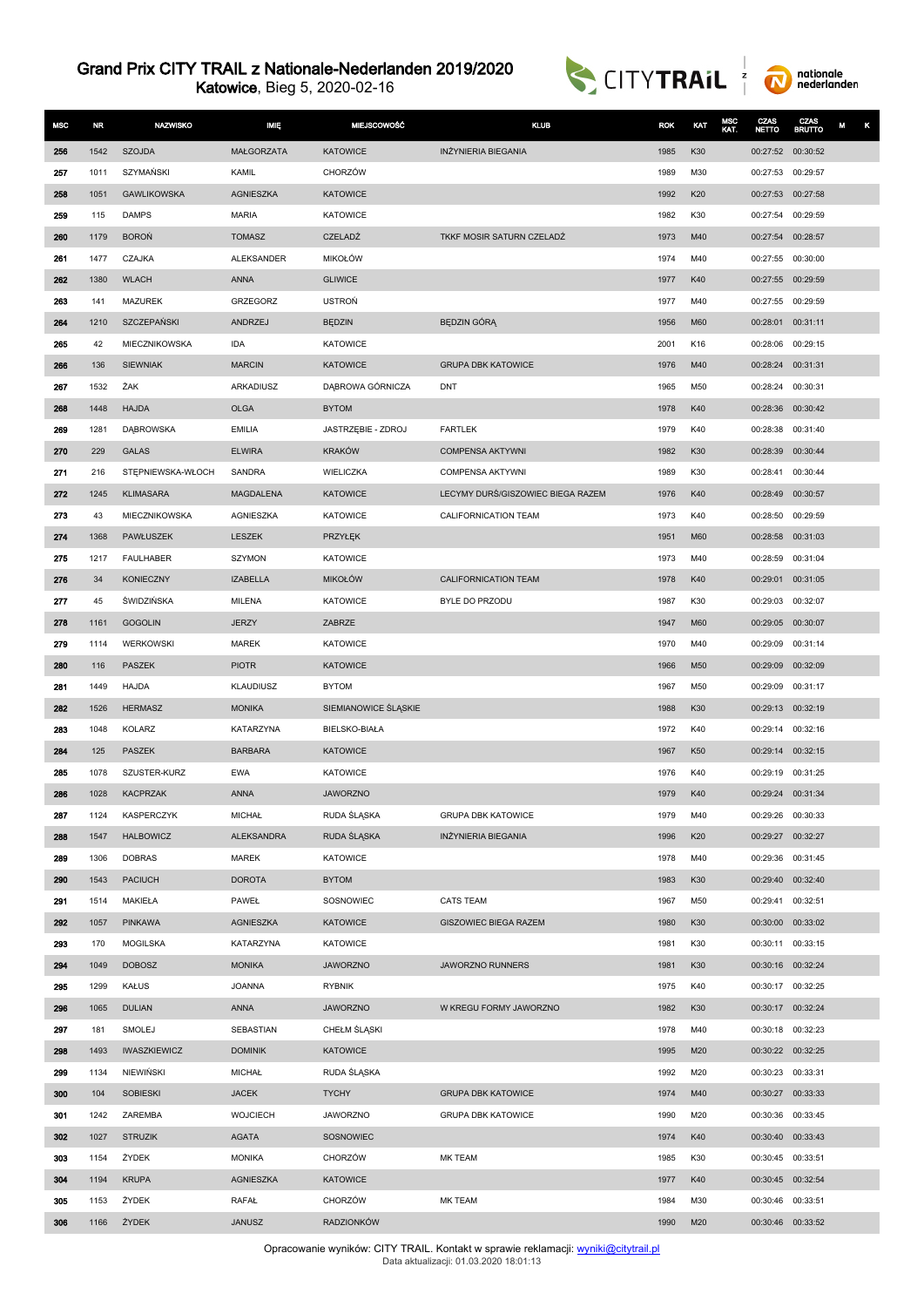Katowice, Bieg 5, 2020-02-16





| <b>MSC</b> | NR           | <b>NAZWISKO</b>       | <b>IMIE</b>                      | <b>MIEJSCOWOŚĆ</b>               | <b>KLUB</b>                      | <b>ROK</b>   | KAT        | MSC<br>KAT. | CZAS<br><b>NETTO</b>                   | CZAS<br><b>BRUTTO</b> | M |
|------------|--------------|-----------------------|----------------------------------|----------------------------------|----------------------------------|--------------|------------|-------------|----------------------------------------|-----------------------|---|
| 307        | 212          | KANIA                 | AGNIESZKA                        | DĄBROWA GÓRNICZA                 |                                  | 1976         | K40        |             | 00:30:57                               | 00:33:07              |   |
| 308        | 1471         | <b>HRYNKIEWICZ</b>    | <b>IZABELA</b>                   | SOSNOWIEC                        |                                  | 1983         | K30        |             | 00:30:58 00:34:03                      |                       |   |
| 309        | 1167         | <b>DUDKIEWICZ</b>     | ANNA                             | <b>KATOWICE</b>                  | <b>EKO-OKNA RUNNERS</b>          | 1981         | K30        |             | 00:30:59                               | 00:33:06              |   |
| 310        | 1513         | <b>DOMARADZKA</b>     | <b>ANNA</b>                      | JASTRZĘBIE ZDRÓJ                 |                                  | 1975         | K40        |             | 00:31:01                               | 00:34:03              |   |
| 311        | 1058         | <b>WOJTYSIAK</b>      | <b>DOMINIK</b>                   | <b>KATOWICE</b>                  |                                  | 1982         | M30        |             | 00:31:02 00:34:15                      |                       |   |
| 312        | 100          | <b>FORAJTER</b>       | <b>KATARZYNA</b>                 | <b>KATOWICE</b>                  |                                  | 1980         | K30        |             | 00:31:08 00:34:11                      |                       |   |
| 313        | 1188         | <b>KOCYAN</b>         | MAŁGORZATA                       | <b>GLIWICE</b>                   | BIEGAJ Z TRENERAMI               | 1959         | K60        |             | 00:31:16 00:34:18                      |                       |   |
| 314        | 92           | <b>PAJAK</b>          | <b>ANNA</b>                      | <b>KATOWICE</b>                  | <b>GISZOWIEC BIEGA RAZEM</b>     | 1978         | K40        |             | 00:31:46 00:34:47                      |                       |   |
| 315        | 52           | SOBCZAK               | <b>JACEK</b>                     | <b>KATOWICE</b>                  |                                  | 1978         | M40        |             | 00:32:26 00:35:30                      |                       |   |
| 316        | 58           | <b>RZĄSA</b>          | <b>ANNA</b>                      | SARNÓW                           |                                  | 1975         | K40        |             | 00:32:29 00:35:32                      |                       |   |
| 317        | 1030         | <b>KUREK</b>          | ADAM                             | SIEMIANOWICE ŚLĄSKIE             |                                  | 1982         | M30        |             | 00:32:46                               | 00:35:50              |   |
| 318        | 1005         | <b>NOWAK</b>          | <b>MONIKA</b>                    | <b>KATOWICE</b>                  | PORAŽENI SPORTEM                 | 1976         | K40        |             | 00:33:15 00:36:18                      |                       |   |
| 319        | 1001         | <b>SEKTA</b>          | SYLWIA                           | SIEMIANOWICE ŚLĄSKIE             |                                  | 1983         | K30        |             | 00:33:48                               | 00:36:51              |   |
| 320        | 95           | PAJĄK                 | <b>MARCIN</b>                    | <b>KATOWICE</b>                  |                                  | 1975         | M40        |             | 00:33:57                               | 00:36:59              |   |
| 321        | 1130         | <b>JANIKOWSKA</b>     | <b>ALEKSANDRA</b>                | KATOWICE                         |                                  | 1968         | K50        |             | 00:34:20                               | 00:36:29              |   |
| 322        | 1287         | <b>LEPICH</b>         | KATARZYNA                        | <b>BYTOM</b>                     | MIECHOWICKA GRUPA BIEGOWA        | 1982         | K30        |             | 00:34:31                               | 00:37:35              |   |
| 323        | 26           | STACHAŃCZYK           | <b>MONIKA</b>                    | RUDA ŚLĄSKA                      |                                  | 1977         | K40        |             | 00:34:31                               | 00:36:37              |   |
| 324        | 1021         | <b>FORYS</b>          | <b>AGNIESZKA</b>                 | SIEMIANOWICE ŚLĄSKIE             |                                  | 1985         | K30        |             | 00:34:39                               | 00:37:42              |   |
| 325        | 29           | ORMANIEC              | <b>ELZBIETA</b>                  | PSZCZYNA                         |                                  | 1989         | K30        |             | 00:35:01                               | 00:37:07              |   |
| 326        | 23           | <b>SZWEDA</b>         | LESZEK                           | KATOWICE-MURCKI                  |                                  | 1958         | M60        |             | 00:35:05 00:38:14                      |                       |   |
| 327        | 22           | SZWEDA                | <b>MIRKA</b>                     | KATOWICE-MURCKI                  |                                  | 1959         | K60        |             | 00:35:05                               | 00:38:14              |   |
| 328        | 1297<br>1422 | <b>KOWALSKA</b>       | <b>DOROTA</b><br><b>JAROSŁAW</b> | <b>RYBNIK</b><br><b>KATOWICE</b> | SBD ENERGETYK RYBNIK             | 1968<br>1966 | K50<br>M50 |             | 00:35:08 00:37:17<br>00:35:19 00:37:25 |                       |   |
| 329<br>330 | 1516         | MAŁAGA<br>PAJĄK       | <b>HANNA</b>                     |                                  | CHRZANÓW                         | 1986         | K30        |             | 00:35:51                               | 00:38:53              |   |
| 331        | 1289         | <b>SAWICKA</b>        | AGNIESZKA                        | JASTRZĘBIE-ZDRÓJ                 | <b>KB FARTLEK</b>                | 1979         | K40        |             | 00:35:53                               | 00:38:54              |   |
| 332        | 1029         | ZIEMER                | <b>BARBARA</b>                   | <b>KATOWICE</b>                  | DZIKIE ŻYCIE RUNTEAM             | 1986         | K30        |             | 00:35:53                               | 00:38:58              |   |
| 333        | 1022         | <b>BURAKOWSKA</b>     | MAŁGORZATA                       | SOSNOWIEC                        | ZABIEGANI NAUCZYCIELE            | 1974         | K40        |             | 00:36:06                               | 00:37:15              |   |
| 334        | 1099         | <b>JAWORSKI</b>       | <b>JANUSZ</b>                    | <b>TYCHY</b>                     | <b>PALESTYNA</b>                 | 1969         | M50        |             | 00:36:44                               | 00:39:51              |   |
| 335        | 28           | <b>DUDEK</b>          | PRZEMYSLAW                       | <b>TYCHY</b>                     | CHOMA SPORT TRENER               | 1980         | M30        |             | 00:36:49 00:37:55                      |                       |   |
| 336        | 206          | <b>KONARSKI</b>       | <b>MICHAŁ</b>                    | PIEKARY ŚLĄSKIE                  | LECYMY DURŚ, TARNOGÓRSKI KLUB TA | 1982         | M30        |             | 00:37:44 00:40:53                      |                       |   |
| 337        | 179          | <b>KONARSKA</b>       | <b>EWA</b>                       | PIEKARY SLĄSKIE                  | LECYMY DURŚ, TARNOGÓRSKI KLUB TA | 1977         | K40        |             | 00:37:47 00:40:53                      |                       |   |
| 338        | 1575         | <b>MAGOSZ</b>         | <b>DOROTA</b>                    | <b>KATOWICE</b>                  |                                  | 1968         | K50        |             | 00:37:58 00:41:06                      |                       |   |
| 339        | 1574         | <b>MAGORZ</b>         | AGATA                            | <b>KATOWICE</b>                  |                                  | 1990         | K20        |             | 00:37:59 00:41:08                      |                       |   |
| 340        | 230          | <b>RASEK</b>          | <b>MARIUSZ</b>                   | <b>CHORZÓW</b>                   | <b>ROBODOMIK</b>                 | 1972         | M40        |             | 00:38:10 00:41:14                      |                       |   |
| 341        | 138          | <b>BRODA</b>          | ANETA                            | SOSNOWIEC                        | GRUPA DBK SOSNOWIEC              | 1978         | K40        |             | 00:38:31 00:41:36                      |                       |   |
| 342        | 1295         | <b>SCHWIERCZINSKI</b> | <b>CLAUDIA</b>                   | <b>KATOWICE</b>                  |                                  | 1993         | K20        |             | 00:38:31 00:41:42                      |                       |   |
| 343        | 1106         | ŁUCZKIEWICZ           | <b>EWA</b>                       | SOSNOWIEC                        | <b>GRUPA DBK KATOWICE</b>        | 1976         | K40        |             | 00:38:37                               | 00:41:44              |   |
| 344        | 1108         | <b>DYMINCZUK</b>      | <b>WOJCIECH</b>                  | <b>GLIWICE</b>                   | <b>GRUPA DBK KATOWICE</b>        | 1991         | M20        |             | 00:38:40 00:41:48                      |                       |   |
| 345        | 1227         | <b>BIAŁOŃ</b>         | <b>MACIEJ</b>                    | <b>RYBNIK</b>                    | <b>GRUPA DBK KATOWICE</b>        | 1978         | M40        |             | 00:38:40 00:41:47                      |                       |   |
| 346        | 127          | <b>JURZYSTA</b>       | <b>MONIKA</b>                    | RUDA ŚLĄSKA                      | <b>GRUPA DBK KATOWICE</b>        | 1986         | K30        |             | 00:38:40 00:41:47                      |                       |   |
| 347        | 1369         | PIEJKO                | <b>DAGMARA</b>                   | <b>KATOWICE</b>                  |                                  | 1985         | K30        |             | 00:39:22 00:42:29                      |                       |   |
| 348        | 124          | <b>SZOŁTYS</b>        | <b>KAROLINA</b>                  | <b>KATOWICE</b>                  | <b>BLOK AKTYWNI RAZEM</b>        | 1975         | K40        |             | 00:39:38 00:42:41                      |                       |   |
| 349        | 101          | RADWAŃSKA             | MAGDALENA                        | <b>KATOWICE</b>                  | <b>GRUPA DBK KATOWICE</b>        | 1987         | K30        |             | 00:39:40 00:42:47                      |                       |   |
| 350        | 110          | <b>GROMALA</b>        | <b>MONIKA</b>                    | <b>CHORZÓW</b>                   | <b>GRUPA DBK KATOWICE</b>        | 1987         | K30        |             | 00:39:41                               | 00:42:49              |   |
| 351        | 102          | GÓRSZCZYK             | <b>ARTUR</b>                     | <b>BYTOM</b>                     | <b>GRUPA DBK KATOWICE</b>        | 1983         | M30        |             | 00:39:56 00:43:05                      |                       |   |
| 352        | 1496         | ŁUCZYŃSKA-UFNIA       | <b>AGNIESZKA</b>                 | SOSNOWIEC                        |                                  | 1978         | K40        |             | 00:40:15 00:43:24                      |                       |   |
| 353        | 1564         | <b>SCIBISZ</b>        | <b>BOGDAN</b>                    | SOSNOWIEC                        | TKKF SATURN CZELADZ              | 1943         | M60        |             | 00:40:38 00:40:38                      |                       |   |
| 354        | 1389         | <b>KUREK</b>          | <b>EDWARD</b>                    | <b>KATOWICE</b>                  | MOSIR CZELADZ                    | 1939         | M60        |             | 00:40:45 00:43:48                      |                       |   |
| 355        | 1381         | <b>IGIELSKI</b>       | <b>SŁAWOMIR</b>                  | <b>KATOWICE</b>                  |                                  | 1956         | M60        |             | 00:41:12 00:44:23                      |                       |   |
| 356        | 1401         | <b>BIAŁOŃ</b>         | <b>KINGA</b>                     | <b>RYBNIK</b>                    |                                  | 2003         | K16        |             | 00:41:40 00:44:46                      |                       |   |
| 357        | 105          | SOBIESKI              | <b>MIKOŁAJ</b>                   | <b>TYCHY</b>                     | <b>GRUPA DBK KATOWICE</b>        | 2002         | M16        |             | 00:41:40 00:44:46                      |                       |   |